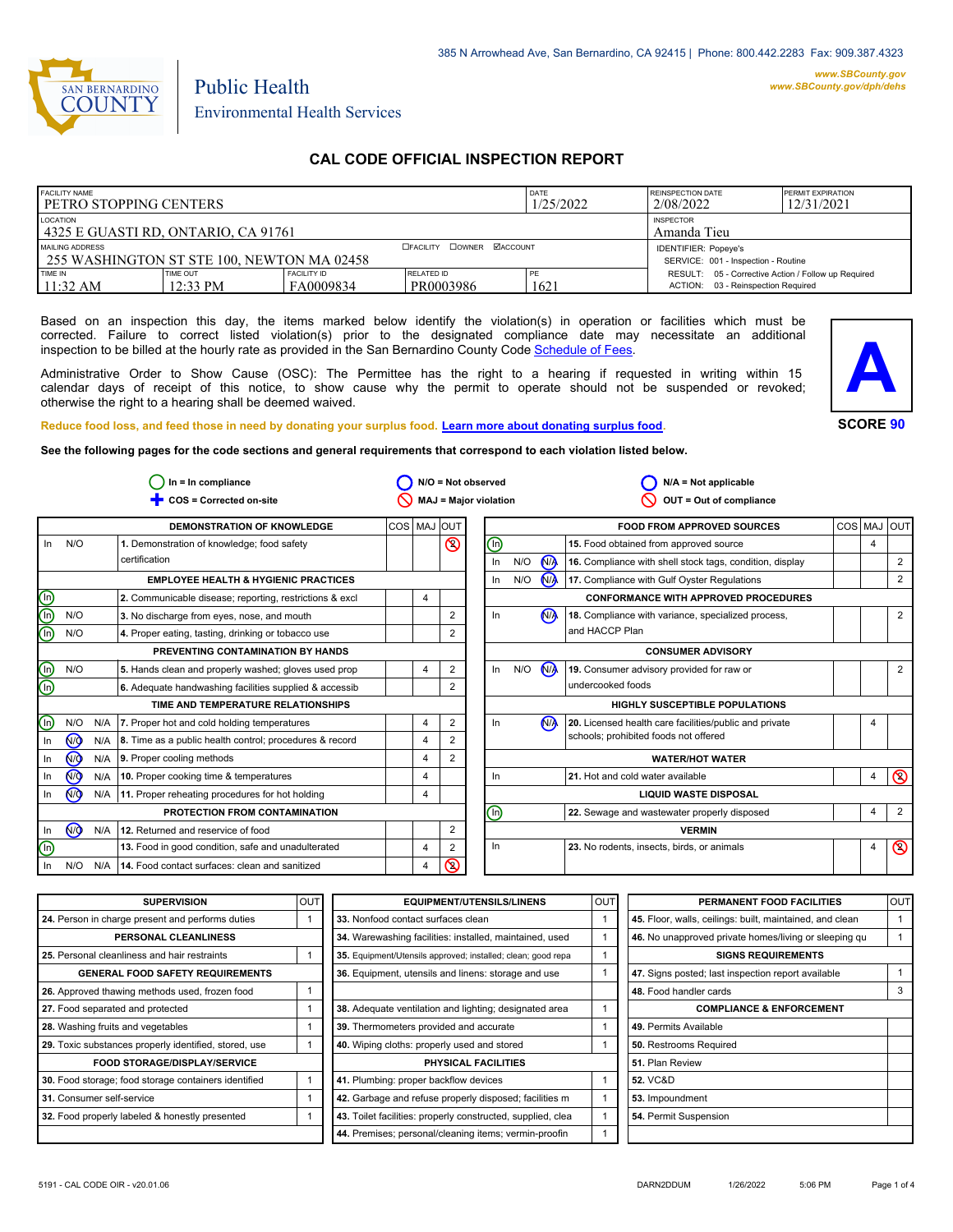

Environmental Health Services

Public Health

## **CAL CODE OFFICIAL INSPECTION REPORT**

| <b>FACILITY NAME</b>                                              | DATE                               |
|-------------------------------------------------------------------|------------------------------------|
| <b>PETRO STOPPING CENTERS</b>                                     | 1/25/2022                          |
| <b>LOCATION</b><br>, ONTARIO, CA 91761<br>4325 E GUASTI<br>'I RD. | <b>INSPECTOR</b><br>Tieu<br>Amanda |

### **1. DEMONSTRATION OF KNOWLEDGE; FOOD SAFETY CERTIFICATION**

| <b>POINTS</b>                                       | Compliance date not specified<br><b>Not In Compliance</b> | Inspector Comments: Upon questioning, employee was unable to demonstrate adequate knowledge of the<br>following items:                                                       |  |
|-----------------------------------------------------|-----------------------------------------------------------|------------------------------------------------------------------------------------------------------------------------------------------------------------------------------|--|
| ▱<br>Violation Reference - HSC -<br>113947-113947.1 |                                                           | -Minimum hot holding temperature for potentially hazardous foods                                                                                                             |  |
|                                                     |                                                           | -Minimum contact time of quaternary ammonium sanitizer within the 3 compartment sink<br>Ensure all employees are educated on proper food handling and warewashing practices. |  |

Corrected on site: The employee was educated of the following:

-Minimum hot holding temperature for potentially hazardous foods: 135 F -Minimum contact time of quaternary ammonium sanitizer within the 3 compartment sink: 1 minute

**Violation Description:** All food employees shall have adequate knowledge of and be trained in food safety as it relates to their assigned duties. (113947) Food facilities that prepare, handle or serve non-prepackaged potentially hazardous food, shall have an employee who has passed an approved food safety certification examination. (113947-113947.1)

**More Information: <http://www.sbcounty.gov/uploads/dph/dehs/Depts/EnvironmentalHealth/FormsPublications/FoodSafetyPracticesOverview.pdf>**

### **14. FOOD CONTACT SURFACES: CLEAN AND SANITIZED**

**POINTS 2**

**Inspector Comments:** Observed water nesting in washed plastic containers stacked within one another stored on the dry storage rack across the 3 compartment sink. Discontinue this practice. Ensure to allow all equipment and utensils to adequately drain and air-dry before reuse and storage.

**Violation Description:** All food contact surfaces of utensils and equipment shall be clean and sanitized. (113984(e), 114097, 114099.1, 114099.4, 114099.6, 114101 (b-d), 114105, 114109, 114111, 114113, 114115 (a, b, d), 114117, 114125(b), 114135, 114141)

#### **More Information: <https://youtu.be/Gz6zPqZtv2s>**

**Compliance date not specified Not In Compliance Violation Reference - HSC - 113984(e), 114097, 114099**

|                    | <b>21. HOT AND COLD WATER AVAILABLE</b>                                                                            |                                                                                                                                                                                                                                                  | <b>MAJOR</b> |  |
|--------------------|--------------------------------------------------------------------------------------------------------------------|--------------------------------------------------------------------------------------------------------------------------------------------------------------------------------------------------------------------------------------------------|--------------|--|
| <b>POINTS</b><br>4 | Compliance date not specified<br><b>Not In Compliance</b><br>Violation Reference - HSC -<br>113953(c), 114099.2(b) | Inspector Comments: Observed the maximum hot water temperature of the nonadjustable handwash sink<br>adjacent to the mop sink measured 122 F. Observed a secondary nonadjustable handwash sink located<br>across the steam table measured 103 F. |              |  |
|                    |                                                                                                                    | Immediately decrease hot water temperature. Ensure the temperature of water at all handwashing sinks that<br>are not readily adjustable and is below 100°F or above 108°F.                                                                       |              |  |
|                    |                                                                                                                    | Corrected on site: Manager was instructed to immediately discontinue use of the handwash sink located<br>across the mop sink.                                                                                                                    |              |  |
|                    |                                                                                                                    | *NOTE:                                                                                                                                                                                                                                           |              |  |
|                    |                                                                                                                    | A follow up inspection will be conducted on or after 2/1/2022 to verify compliance.                                                                                                                                                              |              |  |

Failure to comply may result in future billable follow up inspections.

**Violation Description:** An adequate, protected, pressurized, potable supply of hot water and cold water shall be provided at all times. (113953(c), 114099.2(b) 114101(a), 114189, 114192, 114192.1, 114195)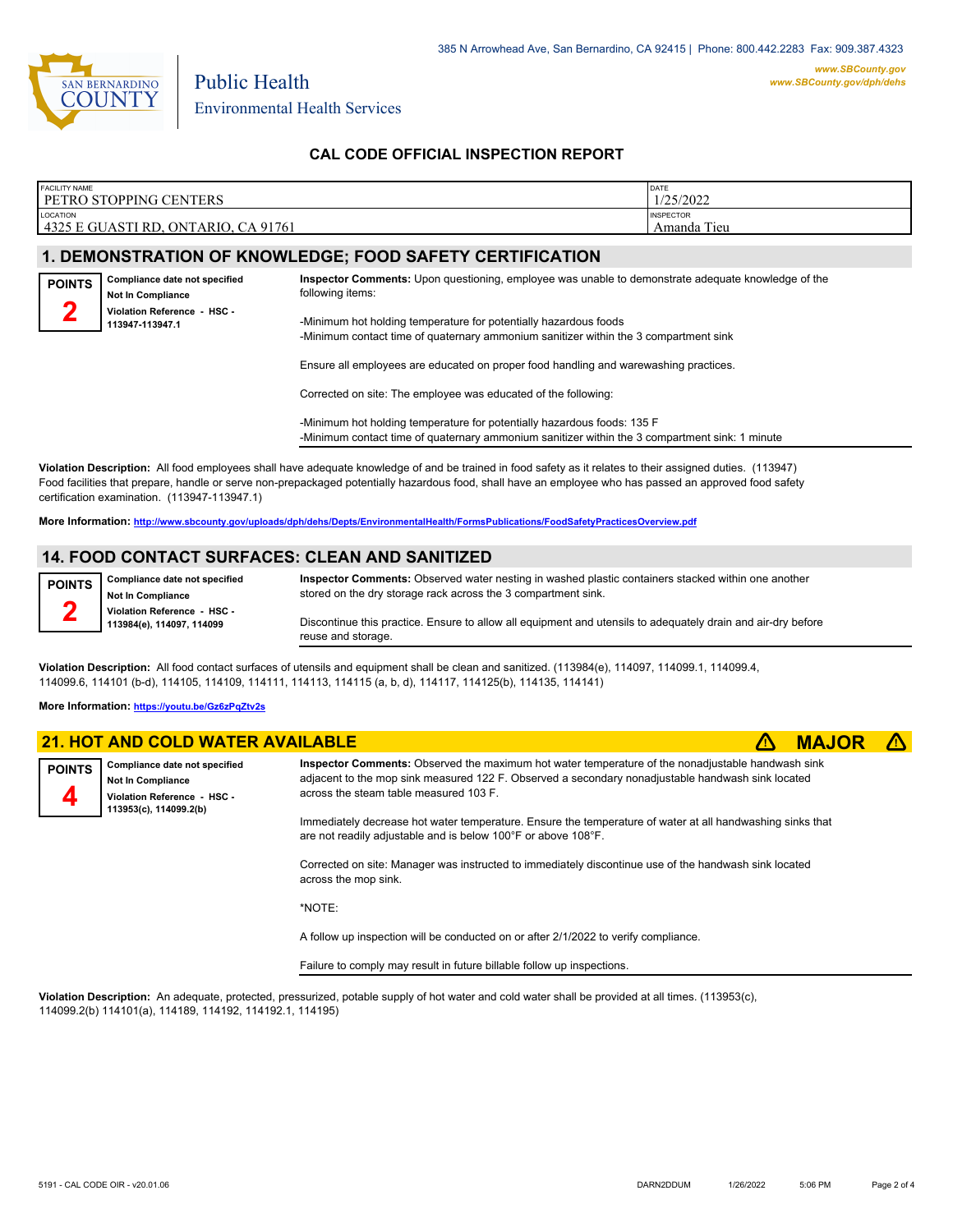

Environmental Health Services

## **CAL CODE OFFICIAL INSPECTION REPORT**

| <b>FACILITY NAME</b>                | DATE             |
|-------------------------------------|------------------|
| <b>PETRO STOPPING CENTERS</b>       | 1/25/2022        |
| <b>LOCATION</b>                     | <b>INSPECTOR</b> |
| 4325 E GUASTI RD, ONTARIO, CA 91761 | Amanda Tieu      |

#### **23. NO RODENTS, INSECTS, BIRDS, OR ANIMALS**

Public Health



**Inspector Comments:** Observed approximately (8) fruit flies within the wooden shelving below the customer soda machine dispenser.

Immediately clean and sanitize affected areas in an approved manner. Eliminate all vermin and evidence of vermin from this facility including but not limited to fruit flies.

\*NOTE:

A follow up inspection will be conducted on or after 2/1/2022 to verify compliance.

Failure to comply may result in future billable follow up inspections.

**Violation Description:** Food facility shall be kept free of vermin: rodents (rats, mice), cockroaches, flies. (114259.1, 114259.4, 114259.5) Live animals are not allowed in a food facility unless, food employees with service animals may handle or care for their service animal if they wash their hands as required or persons who are licensed pursuant to Chapter 11.5 of Division 3 of the Business and Professions Code. (114259.4, 114259.5)

**More Information: [https://youtu.be/1yuxW\\_p9Bxs](https://youtu.be/1yuxW_p9Bxs)**

#### **IMPORTANT: Risk Based Inspection Frequency**

Food facilities that pose a higher risk level for causing foodborne illness will be subject to an additional inspection, to be billed at the hourly rate as provided in the San Bernardino Count[y Code Schedule of Fees. Facilitie](https://codelibrary.amlegal.com/codes/sanbernardino/latest/sanberncty_ca/0-0-0-122474#JD_16.0213B)s that received one or more of the following will be elevated to a high risk tier:

- A score letter of "C" or lower on one of the last two graded inspections,
- A score letter of "B" on two of the last three graded inspections,
- Repeated "four (4) point violation Risk Factor" (critical violation codes 1-23) on the last two inspections, or
- · Four (4) or more critical violations (codes 1-23) noted during an inspection, or
- A permit suspension (closure) on your last graded inspection.

#### **Food Establishment Donor Survey**

Will you please take a few moments of your time to co[mplete our Food Establishment Donor Survey?](https://survey123.arcgis.com/share/626bb0fb21674c82832b0c0d557c5e80?field:faid=FA0009834&field:facility_name=PETRO%20STOPPING%20CENTERS¢er=34.06,-117.56&field:phone=9093907800) The purpose of this survey is to learn about current food recovery and food waste reduction efforts and struggles throughout San Bernardino County.

The feedback from the survey will help us identify barriers and opportunities, and connect you with nearby charitable feeding organizations so you can donate your surplus food. Once you complete the survey, you can view your entry and connect with other donor food establishments and charitable feeding organizations in the fol[lowing Live Web Map.](https://arcg.is/WvjGb)

### **Overall Inspection Comments**

On this date, a grade "A" card was posted.

\*NOTE:

1) PEP talk will be emailed to the facility.

2) \*No signature obtained due to COVID-19 safety measures. "No Signature." The contents of the routine inspection has been discussed with the facility manager.\*

# **FREE Classes to L.E.A.R.N!**

Liaison Education And Risk Network (L.E.A.R.N.) is a FREE class based on the fundamentals of Active Managerial Control and the Centers for Disease Control and Prevention's five risk factors that lead to foodborne illnesses. Find out when the next L.E.A.R.N. class is by checking our [calendar.](http://wp.sbcounty.gov/dph/events/)

# **Signature(s) of Acknowledgement**